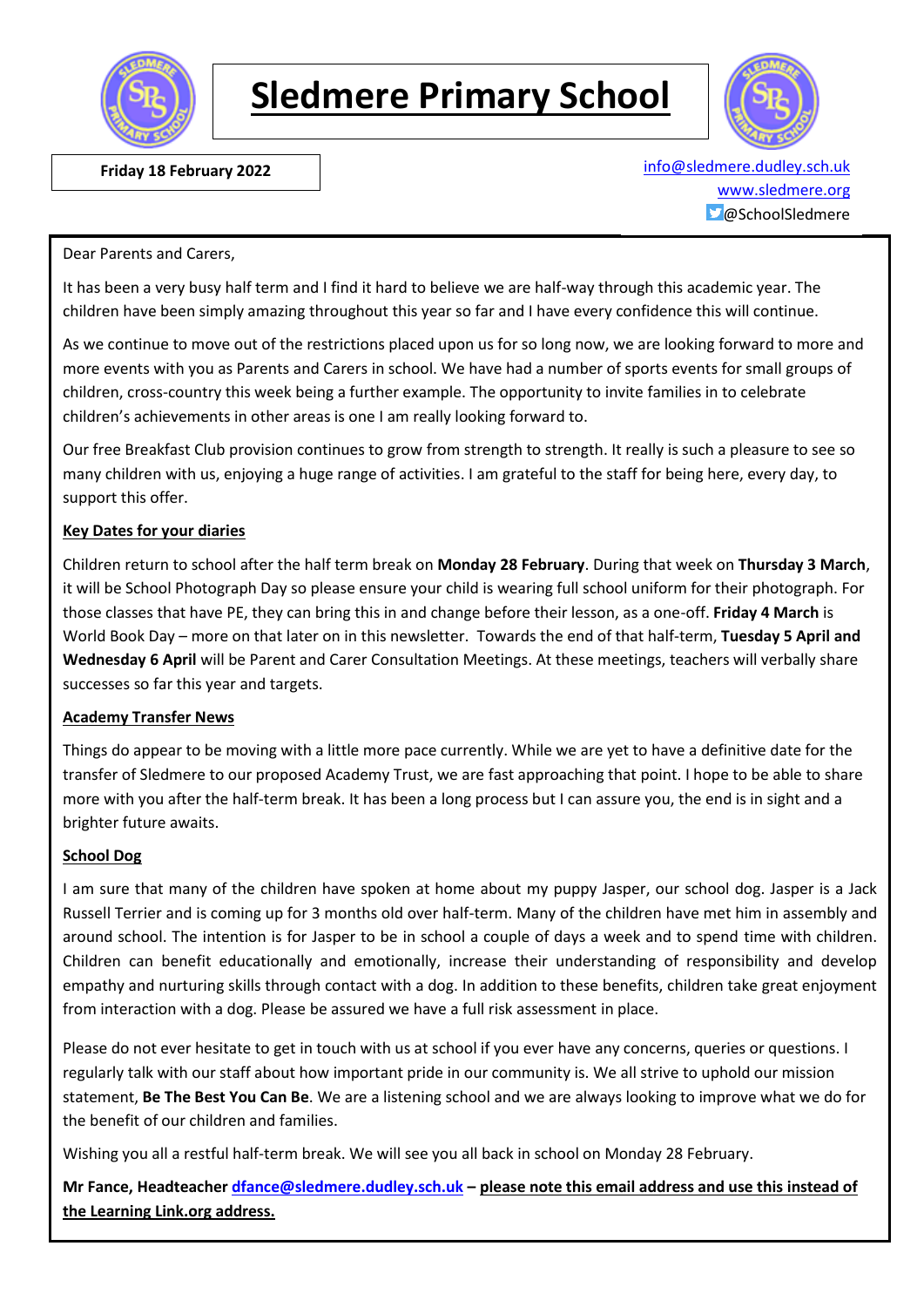



## **Learners of the Week!**

*Nursery* **London: Umar Ali and Lexi Rae-Clarke** *Reception* **Cardiff: Caitlyn Rivers and Eshaan Khan Belfast: Benjamin Willis and Saanvi Nahar Edinburgh: Aizah Waheed and Regan Jones** *Year 1* **Paris: T'Kal Brown and Taiba Ahmed Rome: Nancy Stringer and Mustafa Mehmood Madrid: Elliot Raxster and Amaris Maili** *Year 2* **Barcelona: Rayan Nawaz and George Stringer Berlin: Tinaye Dune and Eishal Shoaib-Ali Budapest: Jonathan Aleman and Ayat Altaf** *Year 3* **Beijing: Aishah Iqbal and Oscar Raxster Tokyo: Lexi-Mai Lovett and Mikail Mohammed Singapore: Tiarni Walshaw-Brown and Jacob James** *Year 4* **Doha: Shiloh Wilkins and Elissa Heathcock Abu Dhabi: Jacob Willis and Maia Hedges Dubai: Chris Osei and Lily-Mai Hicks** *Year 5* **Toronto: Tyra Philip and Raihan Ansar Chicago: Syprus Wilkins and Kelsie Cade Boston: Lilly-Marie Delaney and Ryan Le** *Year 6* **Brasilia: Aryaan Jaan and Eliza Ray Lima: Jessica Blakeway and Kamranullah Khan Santiago: Irfan Rafi and Maazia Sajid**

These are the pupils selected this week in recognition of our school values... **Respect, Responsibility, Kindness, Perseverance, Confidence, Resilience**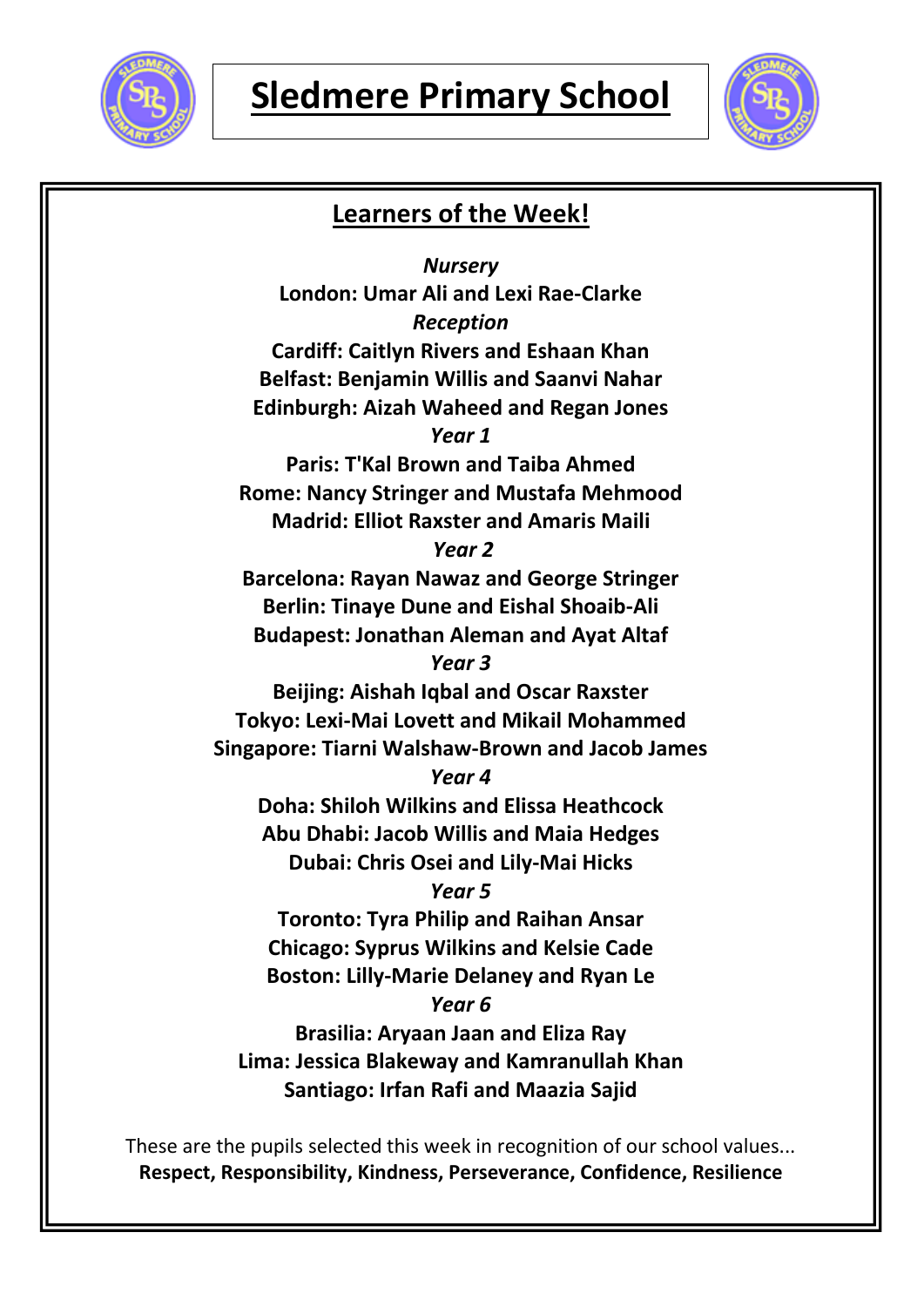



## **Messages from the School Office**

- There is a school inset day on Friday 18th February.
- Tempest school photographers will be in on Thursday 3<sup>rd</sup> March for portrait and sibling pictures.
- Please ensure you have returned your completed GDPR forms so we have permission to take pictures.
- Please look out for your year group newsletter that will be sent by email.

Many happy returns to all these children, who will celebrate their birthday over the next two weeks. We wish you all the best for future health, success and happiness! *Happy Birthday to … George Stringer Alberto Drob Lola O'Driscoll Maham Khuram Hope Palmer-Hill Hassan Imran Wasi Haider Safiya Ahmed Nancy Stringer Kaiden Johnson-Simms Tayyab Hussain Aryan Yakoob Daniya Ali Elizabeth Suciu Zimal Ali Amelia Henry Jaiden Jones Isabella Fowler Elliot Banson Osei Jacob Willis Samuel McGrath*

## **World Book Day –Friday 4 March2022**

As we approach World Book Day 2022, we wanted to give you a 'heads up' of how we will be celebrating this event within our school.

· As always, we encourage all of our children (and staff), to come to school dressed as their favourite book character on Friday 4th March.

· The teachers will be swapping around in our 'DEAR' time and visiting the different classes in the year group to read part of their favourite book.

· We will be having a 'book swap' within each year group- children are able to bring in a book (of good condition please), that they no longer read to 'swap' with another book that has been brought in (This will be on a 'like for like' basis- a hard cover, for a hard cover, a comic for a comic etc).

· We are also holding an 'Extreme Reading' competition within school. Children can bring in a photograph of themselves in the most 'extreme' places. A prize will be awarded to the most creative photograph in each group. Take a look at some of the ideas underneath for inspiration!



We have lots of lovely lessons planned for the children and hope that they will enjoy celebrating a love for reading, as much as we enjoy teaching it!